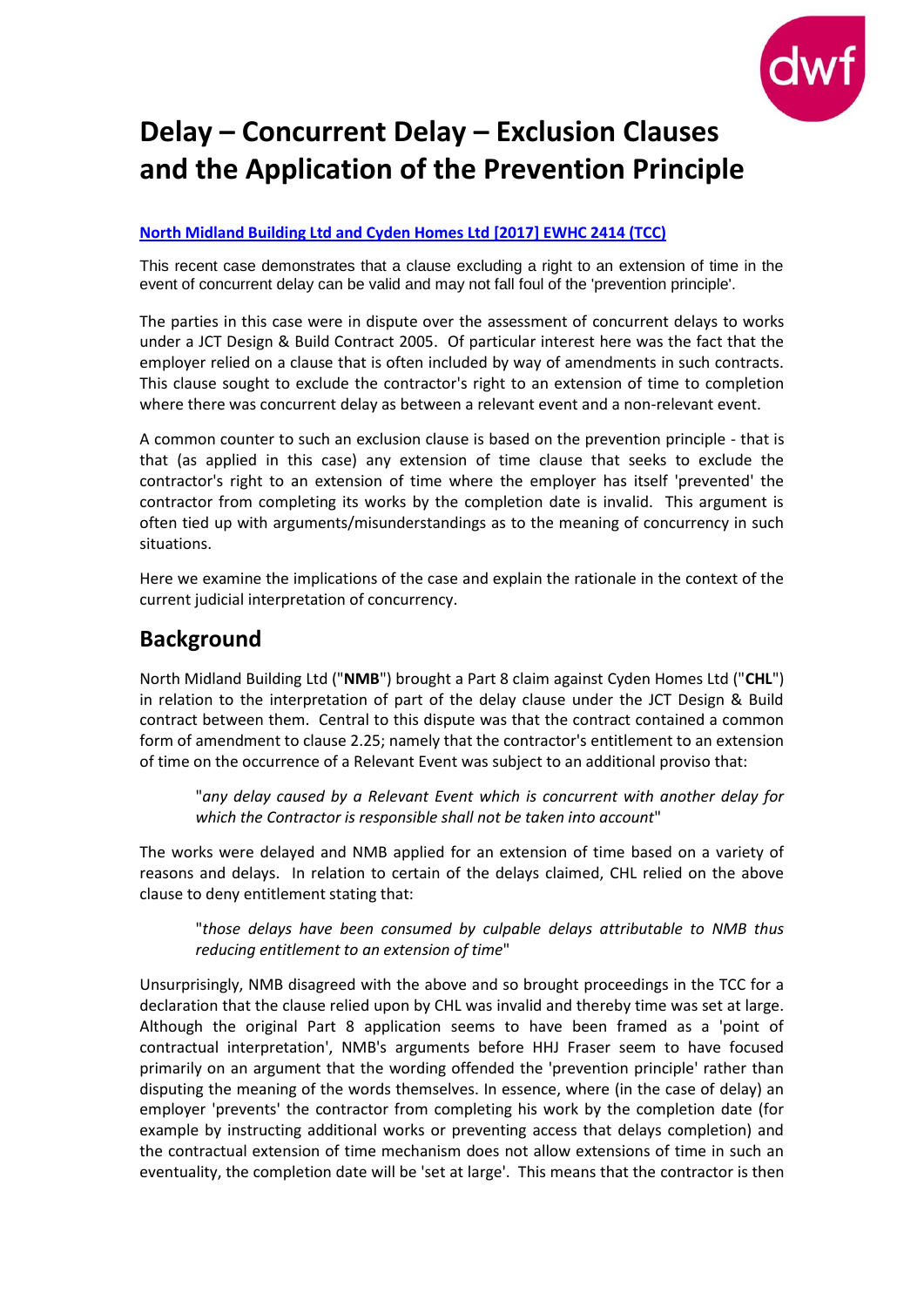

obliged to complete within a 'reasonable time' and the employer can only claim its actual loss for contractor culpable delay as opposed to levying liquidated damages at the rates provided for in the contract.

Thus, NMB argued that by providing that Relevant Events (which includes Employer acts of prevention) were not taken into account where concurrent with NMB delays meant that the clause offended the prevention principle and was therefore 'not permitted'. The clause was consequently invalid and time must thereby be set at large.

## **Decision**

As stated above, there did not seem to be any serious issue between the parties as to the objective meaning of the words when matters finally came before HHJ Fraser –and the judge himself described the wording as 'crystal clear'. Thus, the case turned on whether the clause was nonetheless invalidated by reason of the prevention principle.

The Court rejected that the prevention principle applied here as standard clause 2.25.1.3 (relevant events that are impediment, prevention, default….)specifically permitted extensions of time for acts of employer prevention and there was no rule of law "*that prevents the parties from agreeing that concurrent delay be dealt with in any particular way*…"

In essence, the Court found that the extension of time clause provided for employer prevention and rejected that the concurrency proviso was invalid. HHJ Fraser quoted from the earlier cases of *[Adyard Abu Dhabi v SD Marine Services](http://www.bailii.org/ew/cases/EWHC/Comm/2011/848.html) <sup>1</sup>* and *[Jerram Falkus Construction](http://www.bailii.org/ew/cases/EWHC/TCC/2011/1935.html)  [Limited v Fenice Investments](http://www.bailii.org/ew/cases/EWHC/TCC/2011/1935.html)<sup>2</sup>* . In *Adyard*, the Judge stated that:

"[The Contractor] *has to establish causation in fact, which means that* [in this case] *the variations were likely to or (as the case may be) did cause actual delay to the progress of the works*"

In *Jerram*

"*If there were two concurrent causes of delay, one which was the contractor's responsibility and one which was said to trigger the prevention principle, the principle would not in fact be triggered, the prevention principle would not in fact be triggered because the contractor could not show that the employer's conduct made it impossible*….

*Accordingly, I conclude that for the prevention principle to apply, the contractor must be able to demonstrate that the employer's acts or omissions have prevented the contractor from achieving an earlier completion date and that, if that earlier completion date would not have been achieved anyway because of concurrent delays caused by the contractor's own default, the prevention principle will not apply."*

Following on from the above, and having already found that the meaning of the wording was clear and that clause 2.25.1.3 provided for employer prevention, HHJ Fraser rejected that the prevention principle applied to concurrent delays which meant that the concurrency 'exclusion' could be relied upon by CHL. The entire extension of time clause (including the amendment) was therefore valid and excluded NMB's rights to extensions of time to the extent relevant events delays were concurrent with non-relevant event delays.

1

**<sup>1</sup>** [2011] EWHC 848 (Comm)

**<sup>2</sup>** [2011 EWHC 1935 (TCC)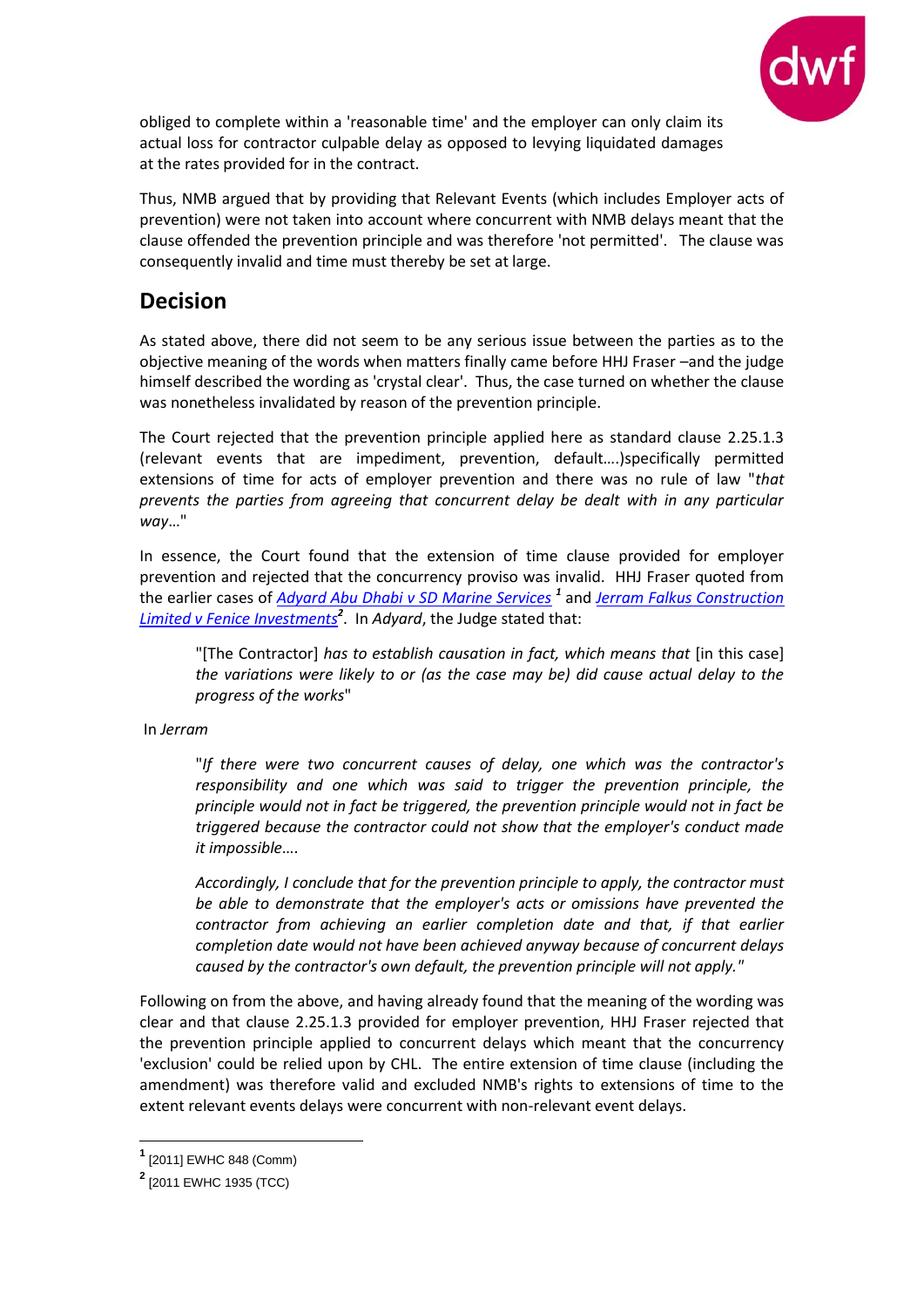

# **Commentary**

Although it does not quote from all of the previous concurrency cases, the above analysis seems to be in line with their reasoning. Where a contract (such as a JCT form) provides for actions of employer prevention in the extension of time mechanism, it is not then invalidated by acts of prevention – so clause 2.25 as drafted is perfectly valid. However, in this contract, this was subject to the concurrency proviso that then excluded concurrent delay entitlement.

So why does such a concurrency amendment not offend the prevention doctrine (a common law rule) and thus be invalidated? Does this clause not negate the application of clause 2.25.1.3 by potentially preventing the contractor obtaining extensions of time for periods of employer prevention?

In order to understand the context against which the Court found that the entirety of the clause was valid and did not offend the prevention principle, it is necessary to consider HHJ's Fraser's comments as to the relationship between 'prevention and causation' (above) and the meaning of concurrency.

The only way that NMB's arguments here could have succeeded was by, in effect, establishing that during periods of contractor/employer concurrent delay, the employer's delay is actually delaying completion and the contractor must thereby be entitled to extensions of time during these periods. Thus, so the argument goes, the concurrency amendment in this contract would remove this entitlement and block the effective operation of clause 2.25 and offend the doctrine of prevention. In order to understand why this argument failed – on the basis that the prevention principle does not apply to concurrent delay, it is worth recapping on what 'concurrency' actually means - as there is a lot of misunderstanding around this issue.

The key point is that concurrent delay is often misinterpreted as meaning parallel delay effects as opposed to actual concurrent delays. Early cases such as *[Henry Boot v Malmaison](http://www.bailii.org/ew/cases/EWCA/Civ/2000/175.html)<sup>3</sup>* set out the common law position where there is concurrent delay as follows:

*" it is agreed that if there are two concurrent causes of delay, one of which is a relevant event, and the other is not, then the contractor is entitled to an extension of time for the period of delay caused by the relevant event notwithstanding the concurrent effect of the other event…"*

In case of *[Royal Brompton Hospital NHS Trust v Hammond & Others](http://www.bailii.org/ew/cases/EWCA/Civ/2001/550.html)<sup>4</sup>* the judge clarified concurrency as follows:

*" Concurrent delay does not mean….a situation which, works already being delayed, let it be supposed, because the contractor has had difficulty in obtaining sufficient labour, an event occurs which is a relevant event and which, had the contractor not been delayed, would have caused him to be delayed but which in fact, by reason of the existing delay made no difference. In such a situation although there is a relevant event, the completion of the Works is [not] likely to be delayed thereby beyond the Completion Date*"(emphasis added)

1

**<sup>3</sup>** *70 Con LR 32 (QBD (TCC))*

**<sup>4</sup>** [2001] EWCA Civ 550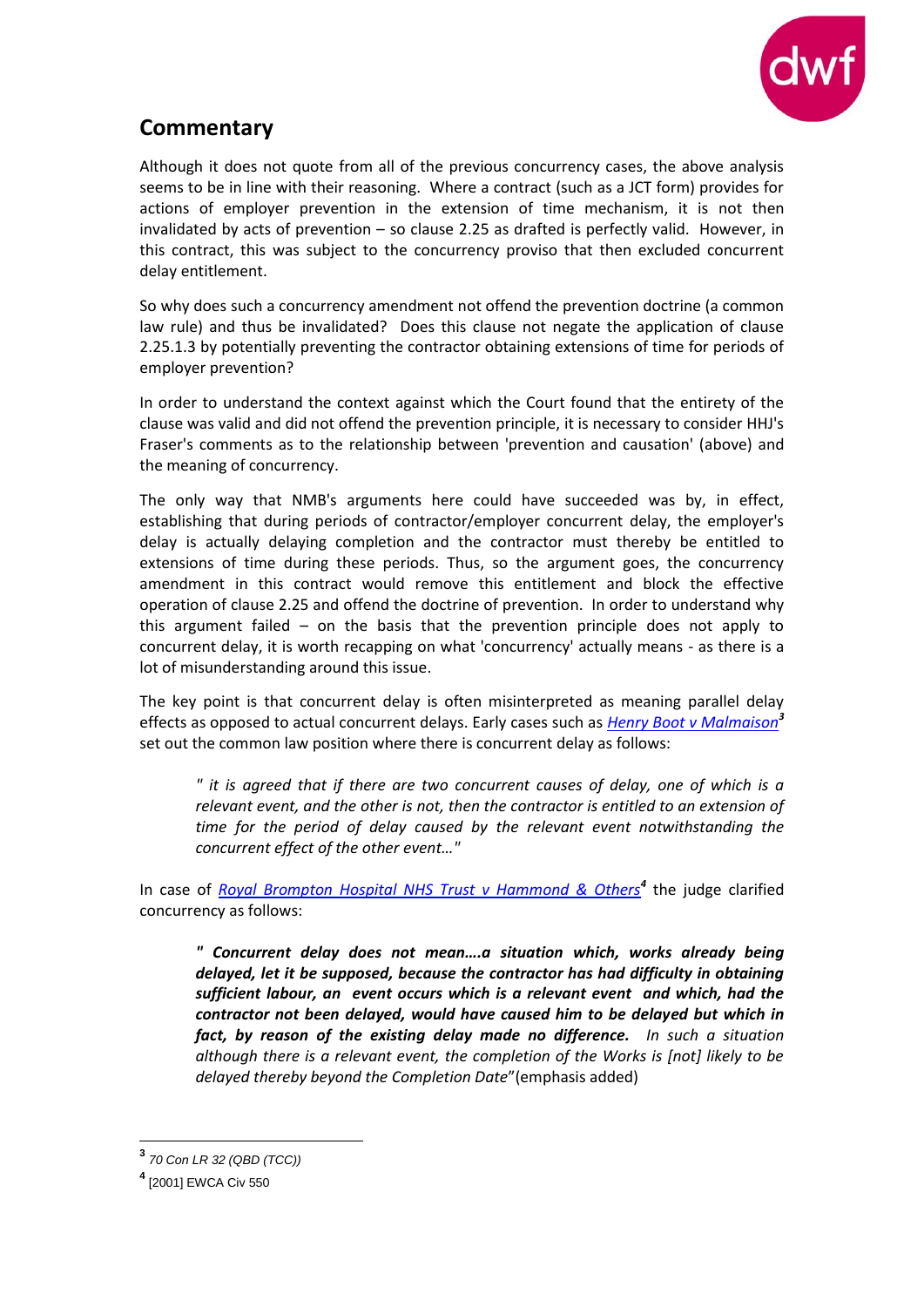

"…*this situation needs to be distinguished from a situation in which….the works are proceeding in a regular fashion and on programme, when two things happen* **,***either of which, had it happened on its own would have caused delay and one is a relevant event, while the other is not. In such circumstances there is a real concurrency of the delay"* (emphasis added).

In *Adyard,* the judge referred back to the earlier cases and stated:

*"this example* [Malmaison] *involves a relevant event which caused a period of actual delay"*

"...This [Royal Brompton] *makes it clear that there is only concurrency if both events in fact cause delay and the delaying effect of the two is felt at the same time….in HHJ Seymour's first example* [relevant event during period of contractor culpable delay] *the relevant event did not in fact cause any delay……….."*(emphasis added).

This was followed by the further case of *[Saga Cruises BDF Ltd and Fincantieri SPA](http://www.bailii.org/ew/cases/EWHC/Comm/2016/1875.html)<sup>5</sup>* . In that case (which concerned late delivery of a cruise ship), the judge accepted the position put forward by the Owners of the ship and confirms the position in *Abu Dhabi* cited above which in turn considered all the earlier key 'concurrent delay' cases. Other key extracts from that judgement on points accepted by the judge are:

"…*in the present case the Court is not concerned with concurrent delay in the Malmaison sense. If completion of the project was already delayed for reasons for which the Yard was responsible, then delays to completion of particular activities by the Owners are not examples of concurrent delay and do not give rise to any entitlement to an extension of time by the Yard. That is because they do not in fact cause any delay to completion.*(emphasis added).

*…the importance in concurrency arguments of distinguishing between a delay which, had the contractor not been delayed would have caused delay, but because of an existing delay made no difference and those where further delay is actually caused by the event relied upon: "There is only concurrency if both events in fact cause delay to the progress of the works and the delaying effect id felt at the same time""….*(emphasis added).

*"These extracts, in my judgement, point the way clearly. A careful consideration of the authorities indicates that unless there is a concurrency actually affecting the completion date as then scheduled the contractor cannot claim the benefit of it…"*  (emphasis added).

To demonstrate this current judicial rationale, consider the following three scenarios under a typical construction contract. This is where there is an extension of time clause that permits the contractor extensions of time to completion for Relevant Events and such an event then occurs alongside a 'non-Relevant Event' for which the employer is responsible and either event, had it occurred in isolation, would have delayed completion:

1

**<sup>5</sup>** [2016 EWHC 1875 (Comm)]